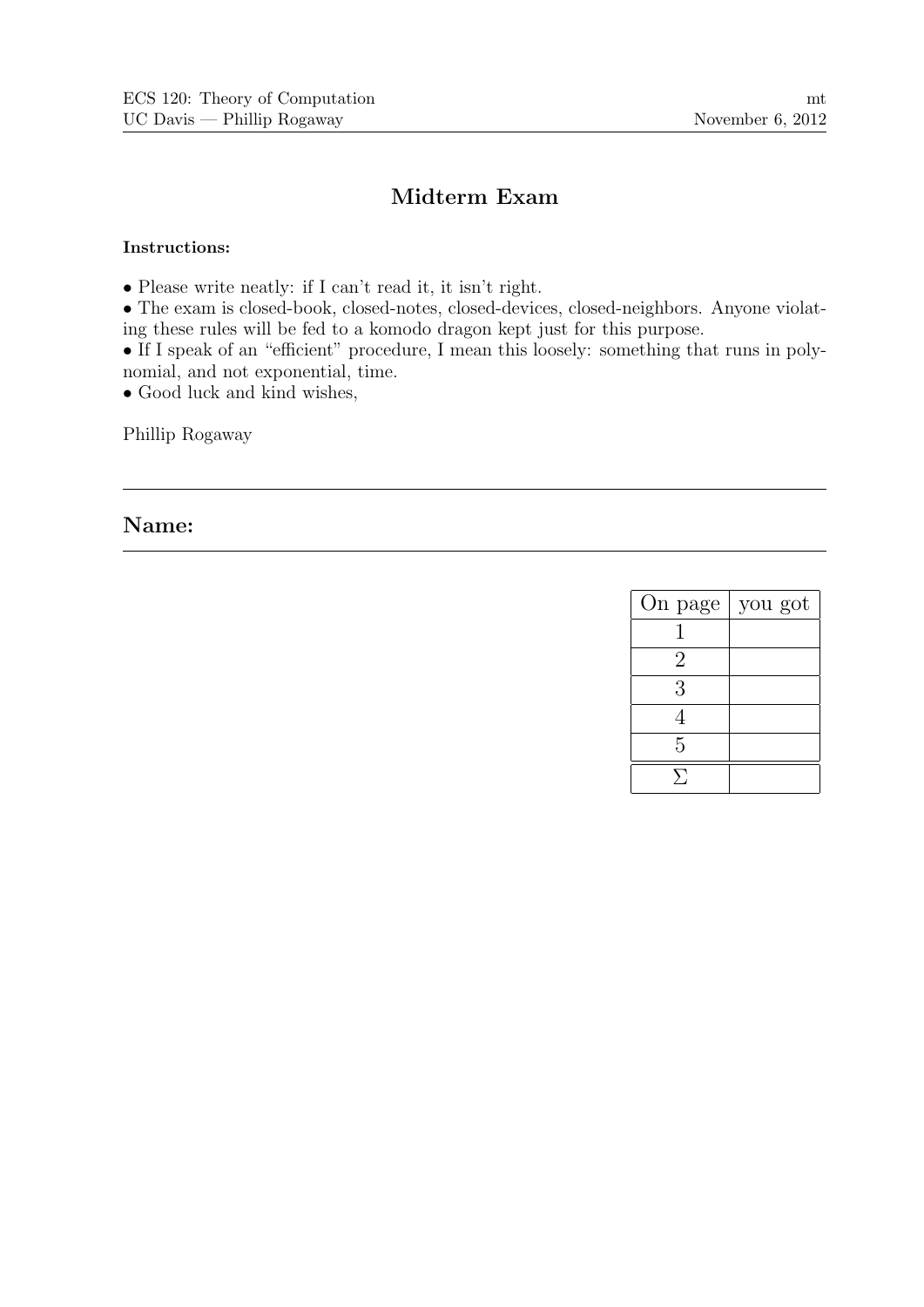#### 1 Fill in the Blank

Complete the following narrative, following the conventions of lecture and your text.

|                             | 1. A DFA $M = (Q, \Sigma, \delta, q_0, F)$ has $ Q  = 10$ states and $ \Sigma  = 2$ characters. Then there are |                                   |
|-----------------------------|----------------------------------------------------------------------------------------------------------------|-----------------------------------|
|                             | points in the domain of $\delta$ , and                                                                         | points in the range of $\delta$ . |
| <i>Answers are numbers.</i> |                                                                                                                |                                   |

An NFA  $M = (Q, \Sigma, \delta, q_0, F)$  has  $|Q| = 10$  states and  $|\Sigma| = 2$  characters. Then there are points in the domain of  $\delta$ , and points in the range of  $\delta$ . Answers are numbers.

2. Every NFA-acceptable language is DFA-acceptable. To prove this, suppose you have an NFA  $M = (Q, \Sigma, \delta, q_0, F)$ . For simplicity, let's assume that M has no  $\varepsilon$ -arrows:  $\delta(q, \varepsilon) = \emptyset$  for all  $q \in Q$ . We must convert the NFA  $M = (Q, \Sigma, \delta, q_0, F)$  into a DFA  $M' = (Q', \Sigma, \delta', q'_0, F')$ for the same language. As an example, if the NFA  $M$  has 10 states, 3 of them final, then the DFA  $M'$  we build from it will have  $|Q'|$  =  $| = |$  states, of which  $|F'| =$ will be final. Answers are numbers.

3. You are given a first DFA  $M_1 = (Q_1, \Sigma, \delta_1, q_1, F_1)$  with  $|Q| = 10$  states,  $|F| = 5$  of them final. You are given a second DFA  $M_2 = (Q_2, \Sigma, \delta_2, q_2, F_2)$  with  $|Q| = 10$  states,  $|F| = 5$  of them final. Suppose you use the product construction to make a DFA  $M = (Q, \Sigma, \delta, s, F)$  for

 $L(M_1) \cup L(M_2)$ . It will have  $|Q| =$  states and  $|F|$ of them will be final. Answers are numbers.

```
4. Suppose you convert (00 \cup 11)^* into an NFA M using the procedures shown in class and in
the book. Then M will have \vert states. The answer is a number.
```
5. In class we described how you can convert a DFA  $M = (Q, \Sigma, \delta, q_0, F)$  into a context-free grammar  $G = (V, \Sigma, R, S)$  for the same language. Our grammar will have  $|V| =$ variables and  $|R| =$  rules. Answers are formulas involving the com-

ponents of the DFA.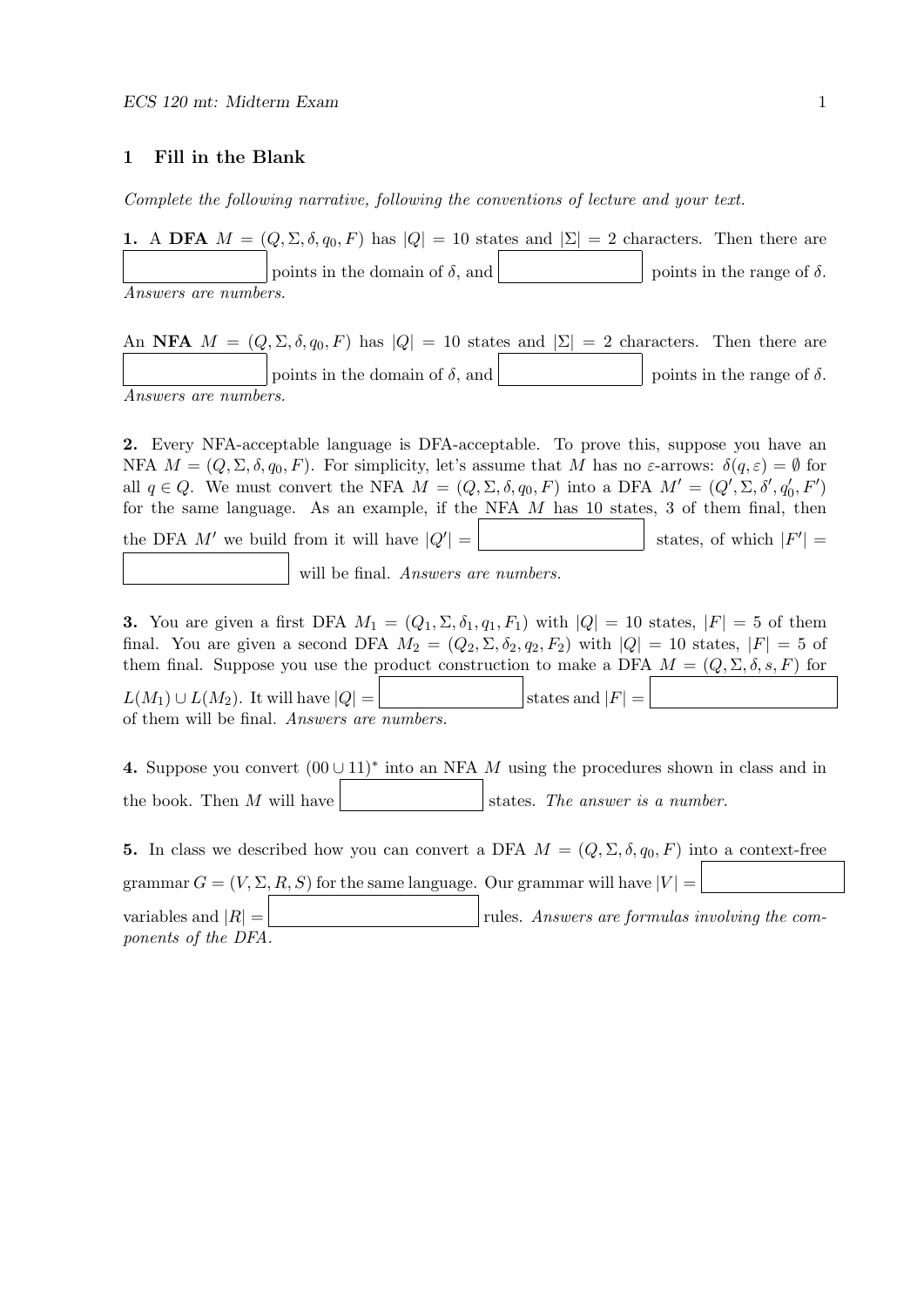### 2 Short Answer

1. Draw the smallest (=fewest state) **DFA** possible for the language  $L = 0 \cup (111)^*$ . Be careful; probably no partial credit. Make sure to include all necessary transitions and to to mark your start state final state(s).

2. Suppose you want to prove that there is no smaller DFA for  $L = 0 \cup (111)^*$  than the one you just gave. Give the first few sentences for such a proof. If your proof is going to involve examining multiple cases, identify them and then select one case to work out in full. No credit if problem (1), just above, is wrong.

3. Alice grades problem 1 (top of this page). She looks at Prof. Rogaway's key and marks as wrong any solution with a different number of final states. A student complains: "While my DFA has a different number of final states" he says, "it too is a smallest DFA for  $L$ ; it just works differently." Could the student be right? Carefully explain.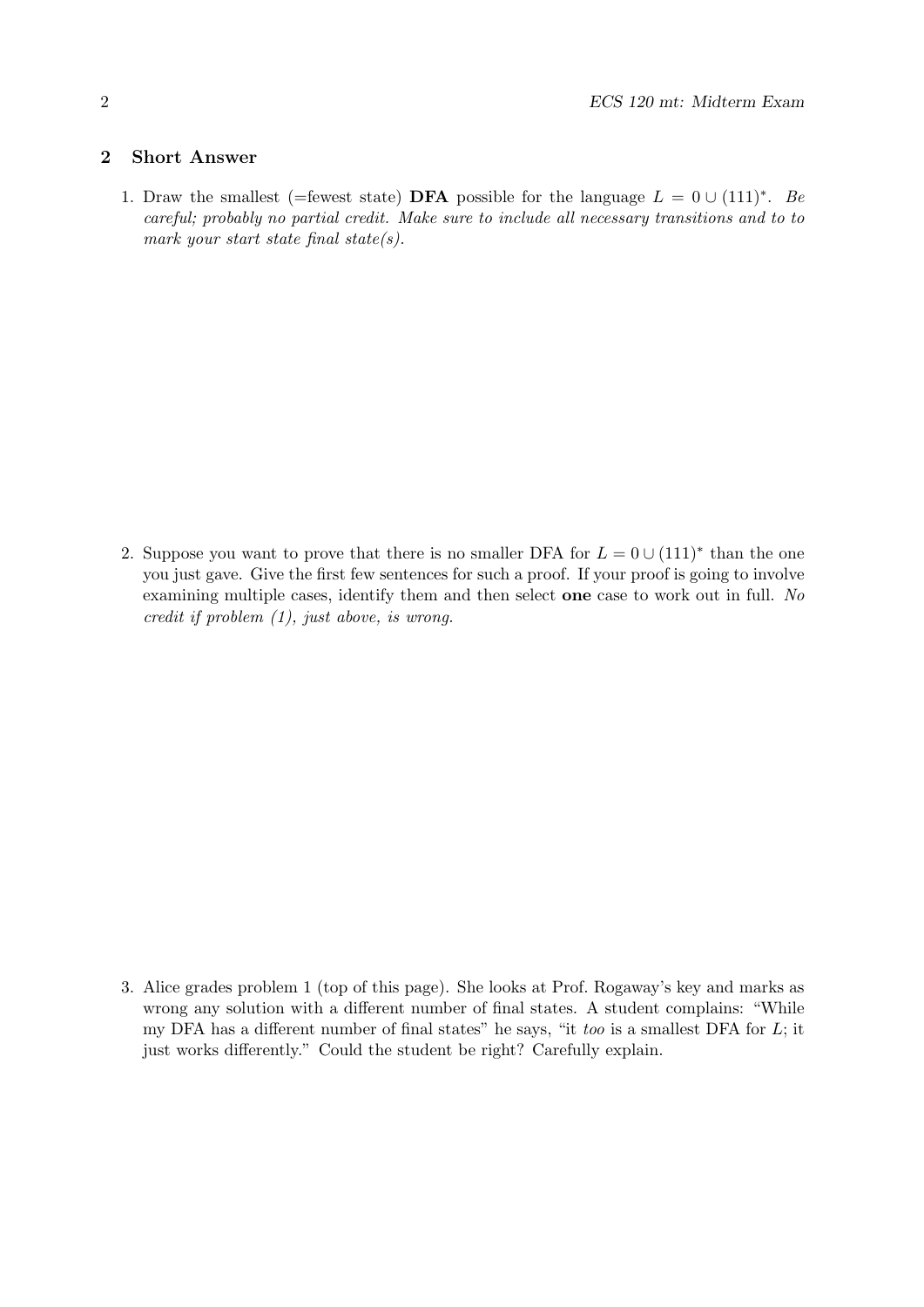4. Carefully state the Pumping Lemma for regular languages.

5. Use the pumping lemma to prove that  $L = \{a^n \, b \, a^n : n \text{ is even}\}$  is **not** regular.

- 6. Give a CFG for the language  $L = \{a^n \; b \; a^n : n \text{ is even}\}\$ . Your CFG should use at most one variable and two rules.
- 7. In a few clear sentences, describe the main idea behind the proof of the Pumping Lemma for Context-Free Languages. Draw a picture that helps to explain the main idea.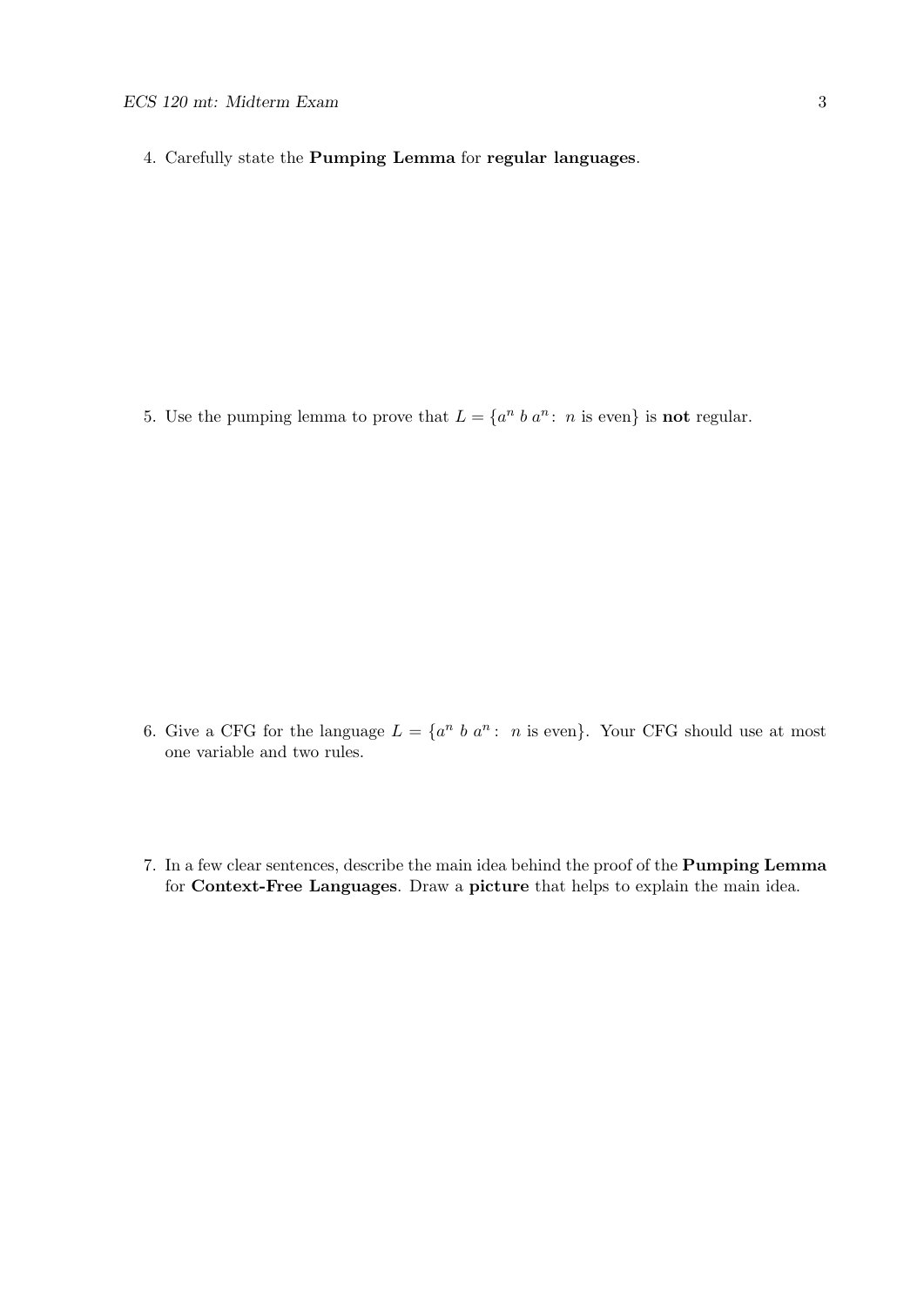8. Prove or disprove: the CFLs are closed under intersection.

- 9. Let  $L = \{x \in \{a, b, c\}^* : x \text{ contains exactly one } a \text{ and exactly one } b\}.$  Write a regular expression for this language Make it as short as possible.
- 10. For  $a \in \Sigma$  and  $x \in \Sigma^*$ , let  $d_a(x)$  be the string obtained by deleting each a from x (eg,  $d_a(abbca) = bbc$  and  $d_a(aaa) = \varepsilon$ . Let  $D_a(L) = \{d_a(x): x \in L\}$ . The CFLs are closed under  $D_a$ . Explain why.

11. In class we described the CYK algorithm to decide if a string x is in the language of a CFG G. In a cogent and well-written paragraph, sketch how this procedure works. You should not write out detailed pseudocode; write out the sort of explanation you'd find in a well-written book describing the ideas underlying the algorithm.